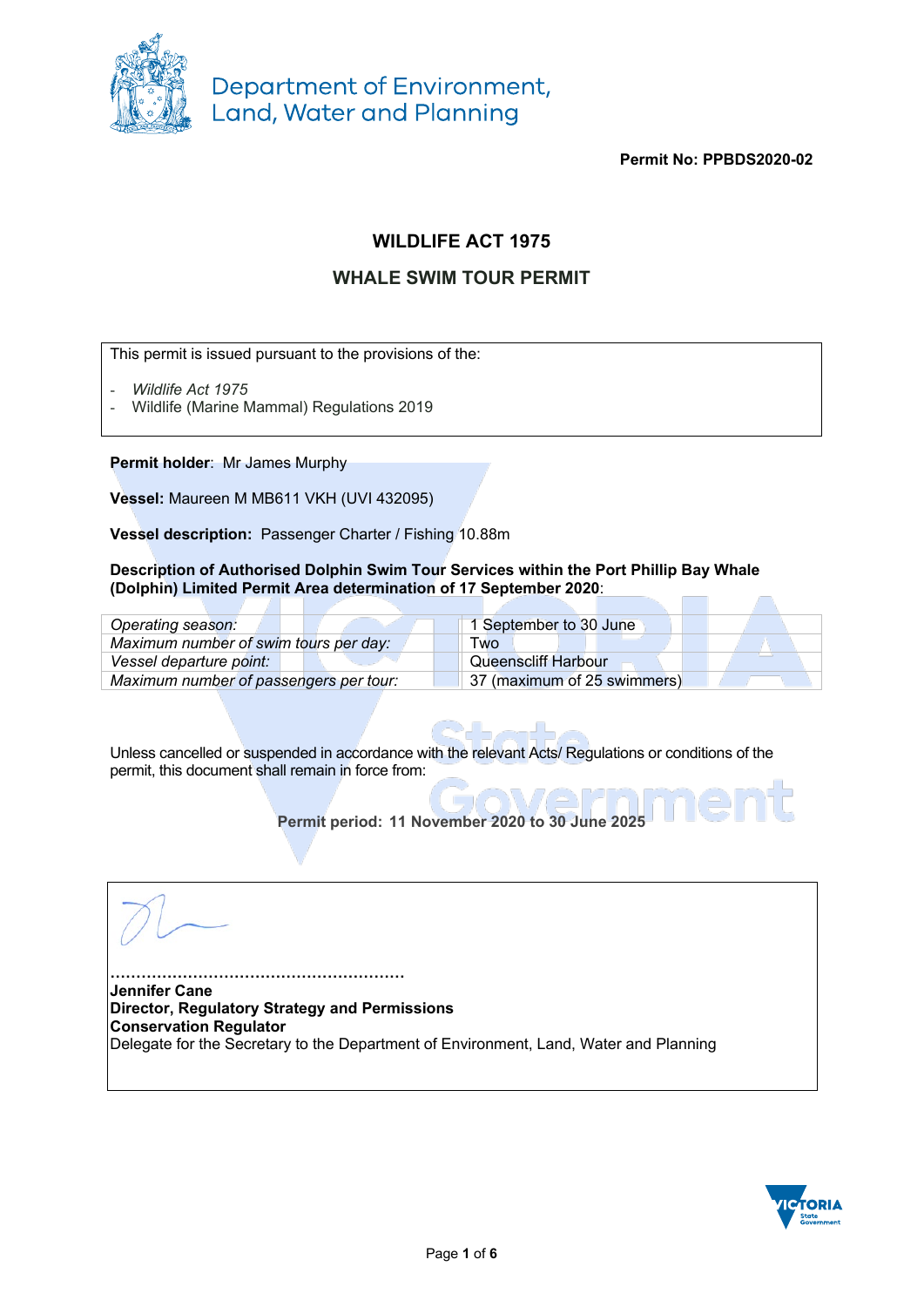

## **Permit No: PPBDS2020-02**

### **General conditions:**

- 1. The Permit applies only to the "Port Phillip Bay Whale (Dolphin) Swim Tour Limited Permit Area" as proclaimed by the "Determination of the Port Phillip Bay Whale (Dolphin) Swim Tour Limited Permit Area" as published on 17 September 2020 in the Victorian Government Gazette.
- 2. The provisions of the *Wildlife Act 1975* and the Wildlife (Marine Mammals) Regulations 2019 or equivalent legislation or regulations must be observed at all times unless otherwise allowed by this permit.
- 3. An authorised officer may direct a person to cease immediately any activity being carried out under this permit, if the authorised officer reasonably believes that the activity is detrimental to the welfare of any whale.

### **Prescribed conditions:**

#### *Tour services*

- 4. The permit holder must ensure that the requirements of the Wildlife (Marine Mammals) Regulations 2019 and the conditions of the permit are displayed on the permit holder's website.
- 5. The permit holder must ensure that customers are advised of the requirements of Wildlife (Marine Mammals) Regulations 2019 and the conditions of the permit prior to their tour.
- 6. The permit holder must, for each tour conducted, provide each customer on the tour, with clear and accurate information on the biology and conservation status of and threats facing each species of marine mammal encountered on the tour.
- 7. The permit holder must ensure that signs are clearly posted on the tour vessel in placeswhere all passengers on the tour vessel are reasonably likely to see them, advising of the requirements of the Wildlife (Marine Mammals) Regulations 2019 and the conditions of the permit.
- 8. The permit holder must ensure that before the tour vessel enters the caution zone of a whale, all persons on the tour vessel are verbally advised of the conditions of the permit and the requirements of the Wildlife (Marine Mammals) Regulations 2019.
- 9. The permit holder must ensure that all customers on the tour vessel, other than an employee of the permit holder, are under the direct supervision of a tour supervisor at all times.
- 10. The permit holder must take reasonable steps to ensure that no person on the tour vessel breaches the Wildlife (Marine Mammals) Regulations 2019
- 11. The permit holder must ensure that no motorised diving or swimming aid is used or allowed to be used within the caution zone of a whale from the tour vessel.

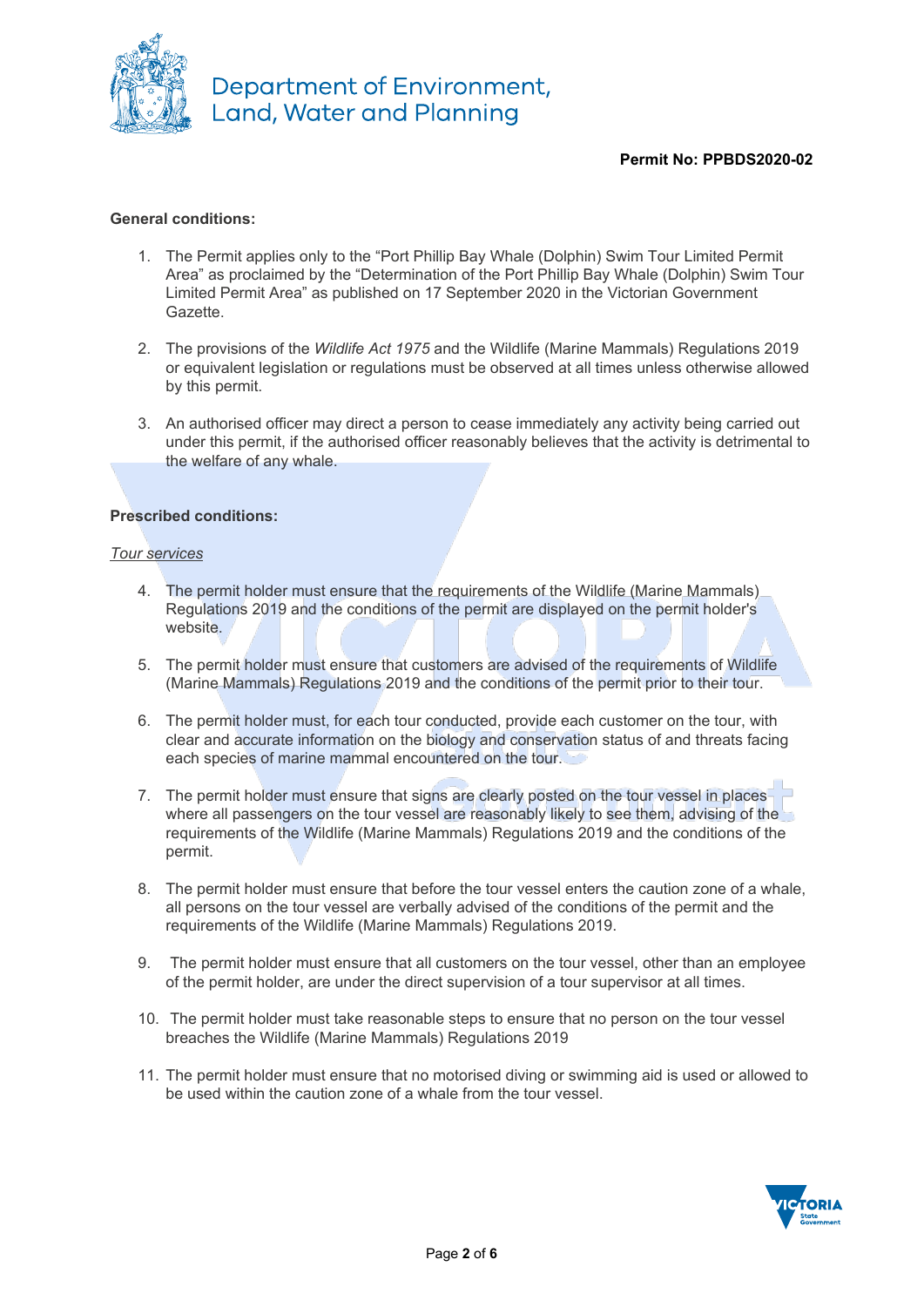

## **Permit No: PPBDS2020-02**

- 12. The permit holder must ensure that no prohibited vessel is used or allowed to be used within 300 metres of a whale from the tour vessel.
- 13. The permit holder must ensure that any person on the vessel or in the water must not feed or attempt to feed a marine mammal during the tour.

#### *Vessel operations*

- 14. The permit holder must ensure that the tour vessel does not approach within 50 metres of a dolphin or 100 metres of a non-dolphin whale, except when the tour vessel is in a narrow waterway.
- 15. The permit holder must ensure that when the tour vessel is in a narrow waterway, the tour vessel does not approach within 25 metres of a whale.
- 16. The permit holder must ensure that when the tour vessel is in a whale sanctuary zone, the tour vessel does not approach within 200 metres of a whale.
- 17. The permit holder must ensure that when the tour vessel is within the caution zone of a whale, the tour vessel is not within 100 metres of another tour vessel.
- 18. The permit holder must ensure that if a calf is detected, the tour vessel immediately withdraws to a distance from the calf that is at least
	- i. 100 metres for a dolphin
	- ii. 200 metres for a non-dolphin whale.
- 19. The permit holder must ensure that the tour vessel does not remain within the caution zone of any whale for more than a cumulative total of—

60 minutes each tour

120 minutes each day.

- 20. The permit holder must ensure that the tour vessel does not approach within 100 metres of a whale more than - **Contract Contract Street Contract Contract** 
	- i. 5 times each whale swim tour; and
	- ii. 10 times each day.
- 21. The permit holder may not enter the caution zone of a whale if more than two vessels are already within that caution zone, unless it is necessary to ensure safe passage through a narrow waterway.

#### *Conditions within the caution zone of a marine mammal*

#### 22. The permit holder must not cause or permit that vessel to -

- i. approach the marine mammal from head on at an angle less than 30 degrees to its observed direction of travel
- ii. approach the marine mammal from the rear at an angle less than 30 degrees to its observed direction of travel

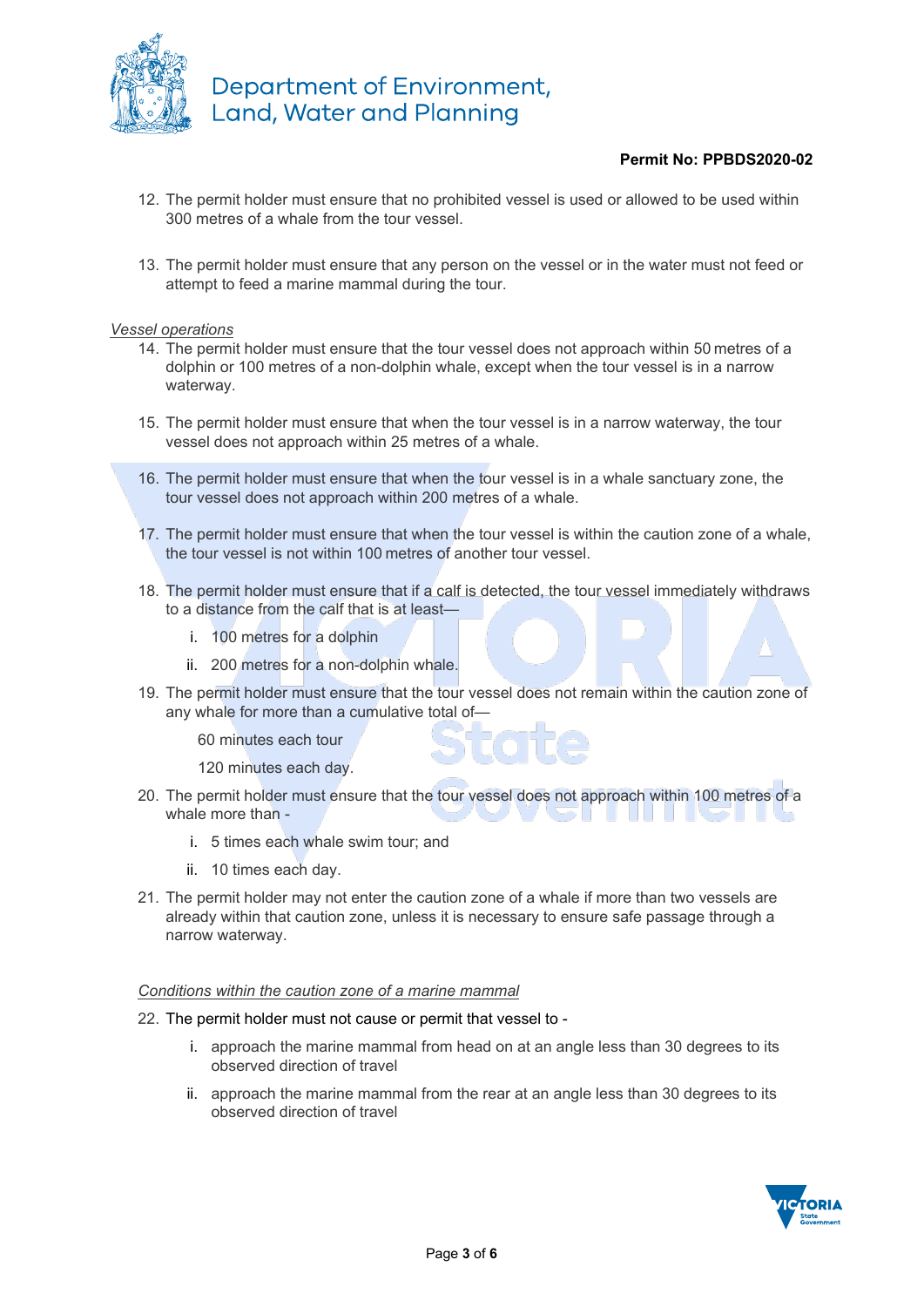

## **Permit No: PPBDS2020-02**

- iii. be in the path ahead of the marine mammal at an angle less than 30 degrees to its observed direction of travel
- 23. The permit holder must not cause or allow the vessel to separate any individual marine mammal from a group of marine mammals.
- 24. The permit holder must not cause or allow the vessel to come between a mother whale and calf.
- 25. The permit holder must not cause or allow the vessel to pursue a marine mammal.
- 26. The permit holder must move the vessel at a constant speed that does not exceed 5 knots.
- 27. The permit holder must avoid sudden changes in speed or direction.
- 28. The permit holder must ensure that when the tour vessel is within the caution zone of a whale, the tour vessel is not within 100 metres of another tour vessel.
- 29. The permit holder must manoeuvre the vessel to outside the caution zone if the marine mammal shows any sign of disturbance. The signs include
	- i. attempts to leave the area or vessel
	- ii. sudden changes in surface behaviour
	- iii. rapid changes in direction or speed of swimming
	- iv. deep dives away from the vessel
	- v. changes in breathing patterns
	- vi. increased time spent under water compared to time spent at the surface
	- vii. changes in acoustic behaviour
	- viii. the onset of aggressive behaviours such as tail slaps or trumpet blows
- 30. The permit holder must ensure that any person on the vessel or in the water must not dispose of food or waste within the caution zone of a marine mammal.
- 31. The permit holder must ensure that any person must not touch or attempt to touch a marine mammal.
- 32. The permit holder must not play back or cause to be played back an underwater sound or a recording of any kind.

#### *Dolphin swims*

- 33. The permit holder must not conduct a dolphin swim within a whale sanctuary zone.
- 34. The permit holder must not conduct a dolphin swim if a calf is present.
- 35. The permit holder must ensure that if a dolphin swim has commenced and a calf is detected
	- i. all persons involved in the whale swim immediately reboard the tour vessel; and
	- ii. the tour vessel remains in neutral gear until the calf is at least 100 metres from the vessel for a dolphin calf.
- 36. The permit holder must not conduct a dolphin swim if signs of mating are detected. This includes -

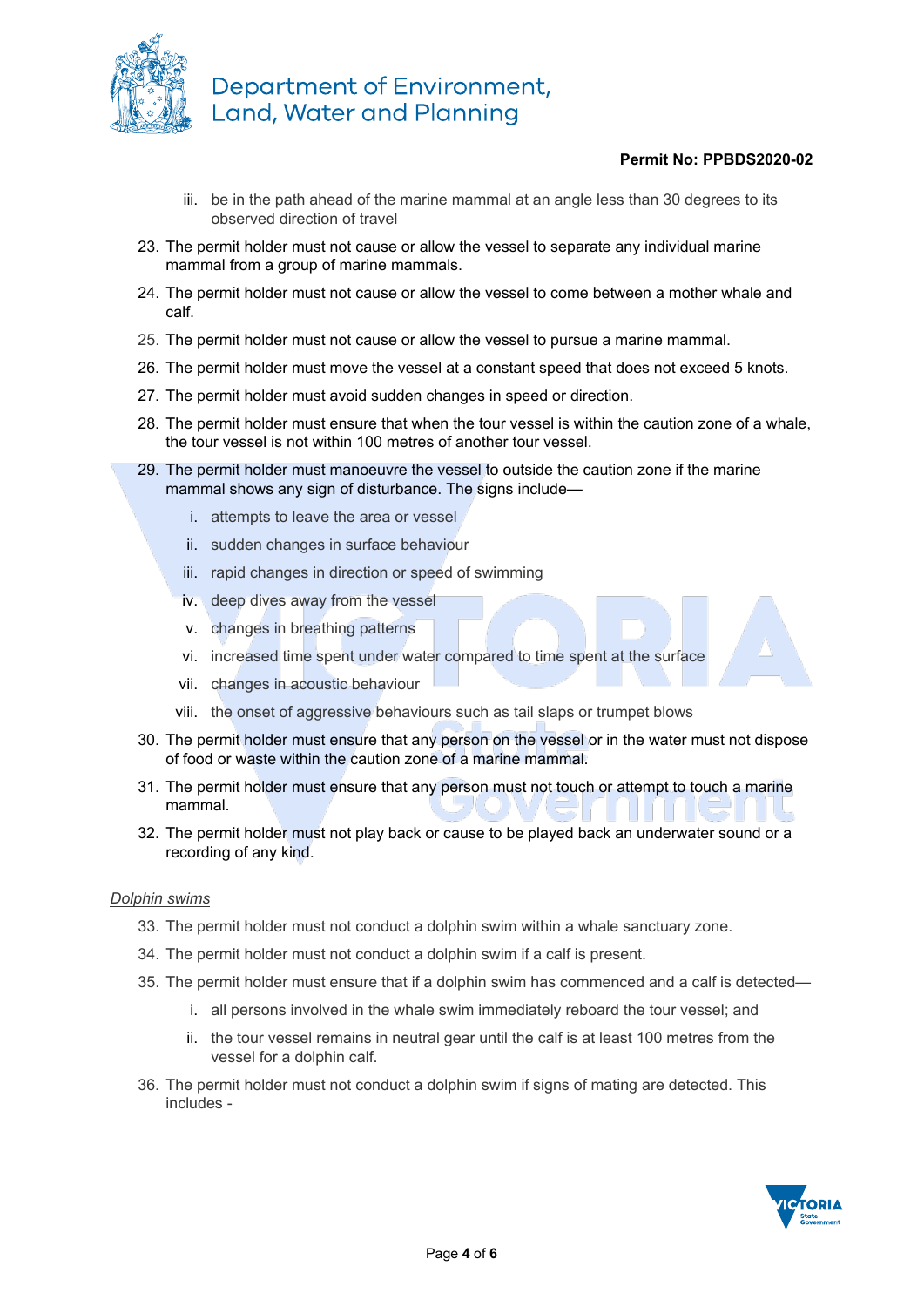

## **Permit No: PPBDS2020-02**

- iaw clicks:
- fin or tail slaps;
- − visible penises;
- aggressive behaviour such as repeated tail slaps;
- − belly to belly contact;
- − female swimming upside down and pursued by males;
- − flanking behaviour observed, being 3 or more dolphins in close contact side-byside exhibiting increased surface activity.
- 37. The permit holder must ensure that if a dolphin swim has commenced and signs of mating are detected
	- i. all persons involved in the whale swim immediately reboard the tour vessel; and
	- ii. the tour vessel remains in neutral gear until the dolphin mating activity is at least 100 metres from the vessel.
- 38. The permit holder must conduct no more than one dolphin swim for each approach within the caution zone of a dolphin.
- 39. The permit holder must ensure that a mermaid line is placed in the water before any person enters the water from the tour vessel.
- 40. The permit holder must ensure that any person on the vessel or in participating in a dolphin swim must not make or cause to be made any loud or sudden noise.
- 41. The permit holder must ensure that any person who takes part in a whale swim tour from the tour vessel, who is not the permit holder or an employee of the permit holder, holds onto the mermaid line at all times while each person is in the water.
- 42. The permit holder must remain within 10 metres of the mermaid line and must not approach a dolphin from head on, from directly behind or from above or from underneath.
- 43. The permit holder must ensure that an employee of the permit holder, while in the water for any purpose must
	- i. remain within 10 metres of the mermaid line;
	- ii. not approach a dolphin from head on or from directly behind; and
	- iii. not approach a dolphin from above or from underneath.
- 44. The permit holder must ensure that the tour vessel is not repositioned during a dolphin swim.
- 45. The permit holder must ensure that the tour vessel is in a neutral gear at all times during a dolphin swim except where it is necessary to avoid damage or prevent further damage to person or property.
- 46. The permit holder must not tow swimmers during a dolphin swim.
- 47. The permit holder must not enter the water from the tour vessel at a distance of less than 30 metres from a whale, the permit holder must ensure that no person enters the water from the tour vessel;
- 48. The permit holder must ensure that no more than 10 persons, not including the permit holder or an employee of the permit holder, participate in a dolphin swim at any one time.
- 49. The permit holder must not attempt to attract or herd dolphins towards the tour vessel or a person.